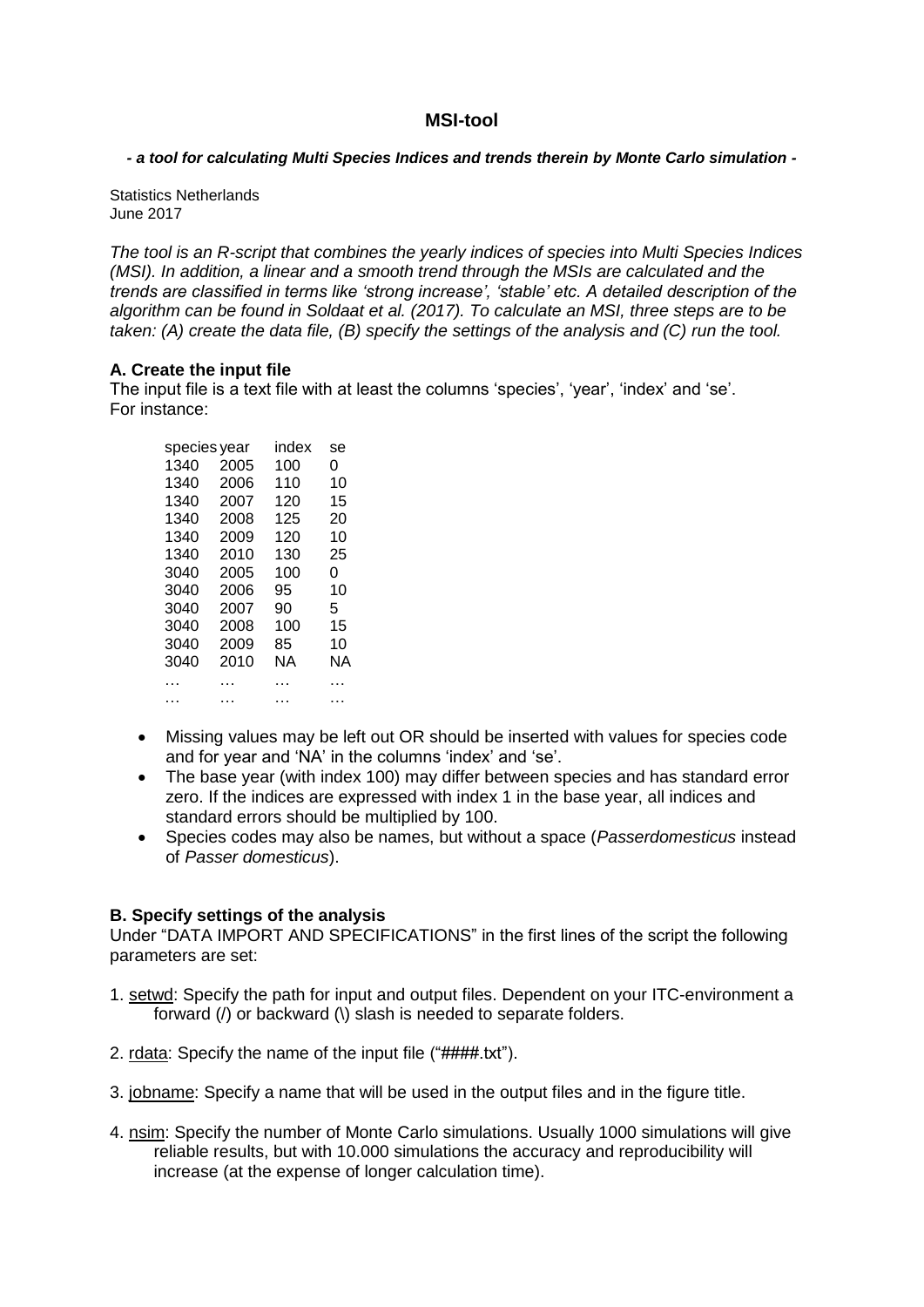- 5. SEbaseyear: Specify the year for which the standard error of the MSI should be zero. Usually the first year of the time series will be chosen, but any year is allowed.
- 6. plotbaseyear: Specify the year for which the index in the plot should be set to 100. This is not necessarily the same year as SEbaseyear.
- 7. index smooth: Specify whether the MSI (INDEX) or the smoothed trend value (SMOOTH) in plotbaseyear should be set to 100. Specifying the smoothed trend value will make the plot less sensitive to the actual value in the baseyear.
- 8. lastyears: Specify the number of years at the end of the time series for which you wish a separate trend estimate.
- 9. maxCV: Specify the maximum coefficient of variation (CV) of the indices of a species that is allowed. Species with higher CVs will not be included in the MSI. This is only a rough method to exclude species with probably unreliable indices. The CV is calculated only for indices >10, as small indices may have very high CVs without having strong influence on the confidence interval of the trends in the MSI. It is recommended to start with a high value for maxCV, e.g. 10 (which will usually include all species) and then inspect the plot with CVs that is produced in R in the command line:

plot(uspecies, mnCV, type="p", pch=19, col="black", main=jobname, xlab="species code", ylab="meanCV")

This can be done by running the script up to this line. Decide whether species with high CV should be excluded or not. Comparing the effect of excluding a species on the MSI and its CIs by running the script with and without a species may help decide.

- 10. changepoint: Specify a year for which trends before and after that year should be calculated and compared. The script needs a valid entry. If you don't want to test a changepoint, just specify some year in the middle of the time series.
- 11. truncfac: Specify the maximal year-to-year ratio in indices of a species that is allowed. This option is built in to level off undesired effects of highly variable yearly indices. Such indices may indicate unreliable estimates or indices of eruptive species. In the Living Planet Index a truncfac of 10 is applied.
- 12. TRUNC: Specify the lowest value of the species indices that is allowed. Lower indices will be truncated to TRUNC. Very low indices (e.g. <1) indicate marginal population abundances, but may have undesired strong effect on the MSI. For instance, a species increasing from 1 to 2 individuals has the same (and probably undesired) effect as a species changing from 100 to 200 individuals.

## **C. Run the MSI-tool:**

CTRL+A (select all) CTRL+ENTER (run the selected script)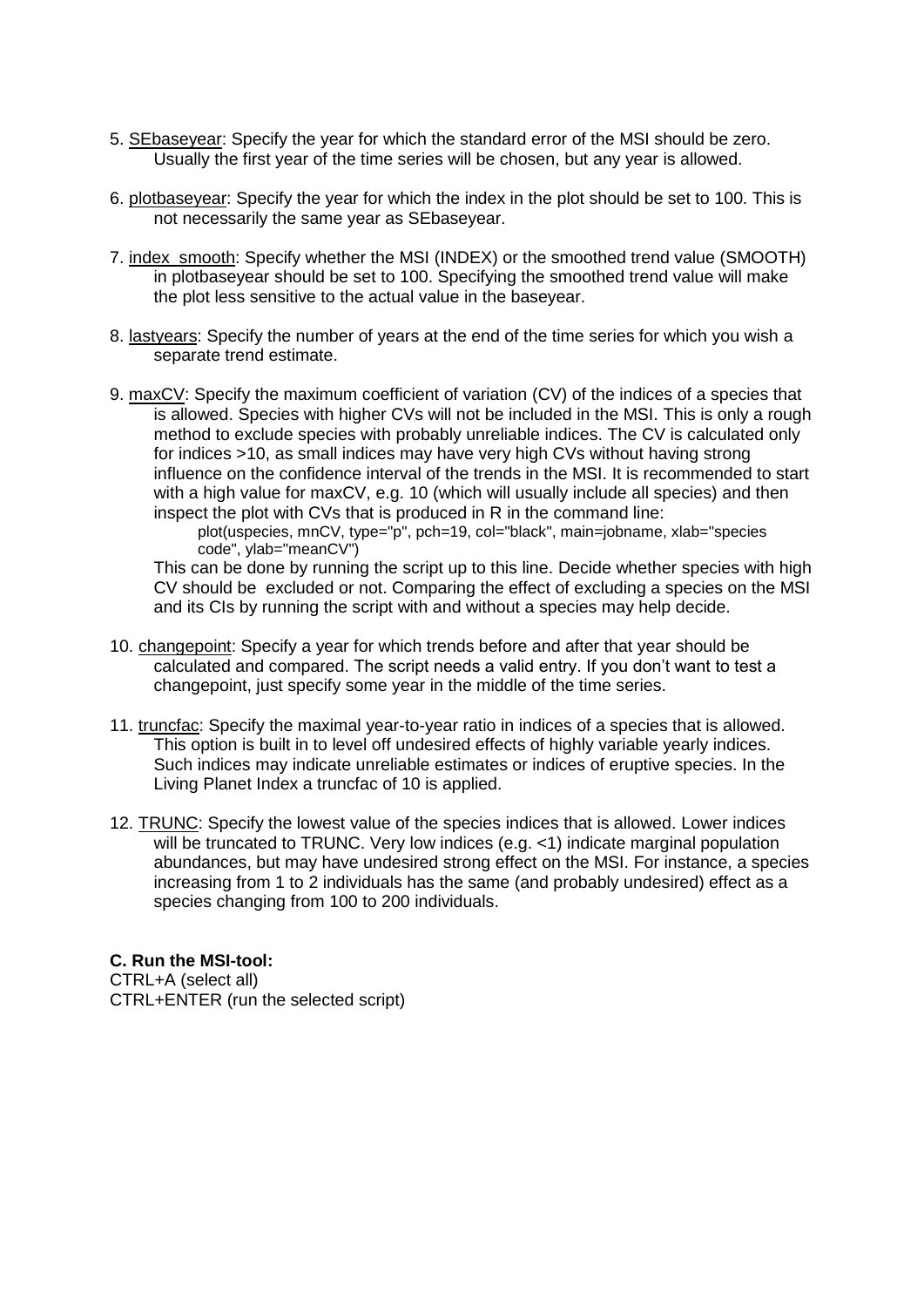# **OUTPUT**

After running the tool, which dependent on the number of species and the number of simulations may take some time, the MSI-tool produces the following output files:

## 1. jobname\_RESULTS.csv

A csv-file with the main results: the MSI with standard error and confidence interval, the smoothed trend with its confidence interval and an indication of the difference between each year and the last year (based on the smoothed trend). In the example the SEbaseyear is set to 1990 (standard error 0), but the MSI in 1990 is not 100, because all results are rescaled by setting the smoothed trend value in 1990 to 100 (plotbaseyear = 1990; index\_smooth = SMOOTH).

| year      | <b>MSI</b>  | sd MSI      |        |        |             |       | lower_CL_MSI upper_CL_MSI  Trend  lower_CL_trend  upper_CL_trend  trend_class |                  |
|-----------|-------------|-------------|--------|--------|-------------|-------|-------------------------------------------------------------------------------|------------------|
|           | 1990 105.88 | $\mathbf 0$ | 105.88 | 105.88 | 100         | 97.24 | 103.25                                                                        | moderate decline |
|           | 1991 93.15  | 2.86        | 87.71  | 98.93  | 98.99       | 97.24 | 101.21                                                                        | moderate_decline |
|           | 1992 97.46  | 3           | 91.76  | 103.52 | 97.99 96.27 |       | 100.2                                                                         | moderate decline |
|           | 1993 98.02  | 2.96        | 92.38  | 104    | 96.96       | 95.31 | 99.2                                                                          | moderate_decline |
|           | 1994 95.57  | 2.71        | 90.4   | 101.03 | 95.92 94.36 |       | 98.22                                                                         | moderate decline |
|           | 1995 91.45  | 2.64        | 86.43  | 96.77  | 94.86       | 92.5  | 97.24                                                                         | moderate decline |
|           | 1996 89.26  | 2.63        | 84.27  | 94.56  | 93.67       | 91.58 | 95.31                                                                         | moderate_decline |
|           | 1997 96.53  | 2.69        | 91.41  | 101.94 | 92.47       | 90.66 | 94.36                                                                         | moderate decline |
|           | 1998 94.82  | 2.62        | 89.83  | 100.1  | 91.25       | 89.76 | 93.43                                                                         | moderate decline |
|           | 1999 89.61  | 2.65        | 84.57  | 94.95  | 89.78       | 87.99 | 91.58                                                                         | moderate decline |
|           | 2000 89.68  | 2.53        | 84.85  | 94.79  | 87.98 86.24 |       | 89.76                                                                         | moderate_decline |
|           | 2001 84.68  | 2.39        | 80.11  | 89.49  | 85.96       | 84.54 | 87.99                                                                         | moderate_decline |
|           | 2002 81.46  | 2.34        | 77     | 86.17  | 83.78 82.04 |       | 85.38                                                                         | moderate decline |
|           | 2003 79.2   | 2.22        | 74.95  | 83.69  | 81.12       | 79.61 | 82.86                                                                         | moderate_decline |
|           | 2004 80.36  | 2.35        | 75.89  | 85.09  | 78.17       | 76.49 | 80.41                                                                         | moderate_decline |
|           | 2005 80.98  | 2.52        | 76.19  | 86.07  | 75.69       | 73.49 | 77.26                                                                         | moderate decline |
|           | 2006 71.61  | 2.56        | 66.76  | 76.82  | 73.82       | 72.04 | 75.73                                                                         | moderate decline |
|           | 2007 70.11  | 2.49        | 65.4   | 75.15  | 72.14 69.91 |       | 74.23                                                                         | moderate decline |
|           | 2008 69.57  | 2.62        | 64.63  | 74.89  | 70.55       | 68.52 | 72.76                                                                         | moderate_decline |
|           | 2009 66.89  | 2.71        | 61.78  | 72.41  | 69.05       | 67.17 | 70.61                                                                         | moderate_decline |
|           | 2010 65.07  | 2.96        | 59.51  | 71.14  | 67.65 65.84 |       | 69.21                                                                         | moderate decline |
| 2011 75.3 |             | 2.34        | 70.86  | 80.03  | 66.39       | 64.53 | 67.84                                                                         | moderate decline |
|           | 2012 66.74  | 2.03        | 62.88  | 70.84  | 65.27       | 63.89 | 67.17                                                                         | moderate decline |
|           | 2013 59.11  | 1.82        | 55.66  | 62.79  | 64.27 62    |       | 66.5                                                                          | stable           |
|           | 2014 64.57  | 1.96        | 60.84  | 68.53  | 63.38       | 60.77 | 65.84                                                                         | NA               |
|           |             |             |        |        |             |       |                                                                               |                  |

#### 2. jobname\_SIMTRENDS.csv

A csv-file containing a long-term (V1) and short-term (V2) additive trend value for each simulation. These values can be used to test for differences with another MSI (not included in the script).

| V1        | V2        |
|-----------|-----------|
| -0.0217   | $-0.0208$ |
| $-0.0219$ | $-0.0174$ |
| $-0.02$   | $-0.0233$ |
| $-0,0205$ | $-0.0283$ |
| $-0,0204$ | $-0.0177$ |
| $-0,0213$ | $-0,0217$ |
| $-0,021$  | $-0,022$  |
|           |           |
|           |           |
|           |           |